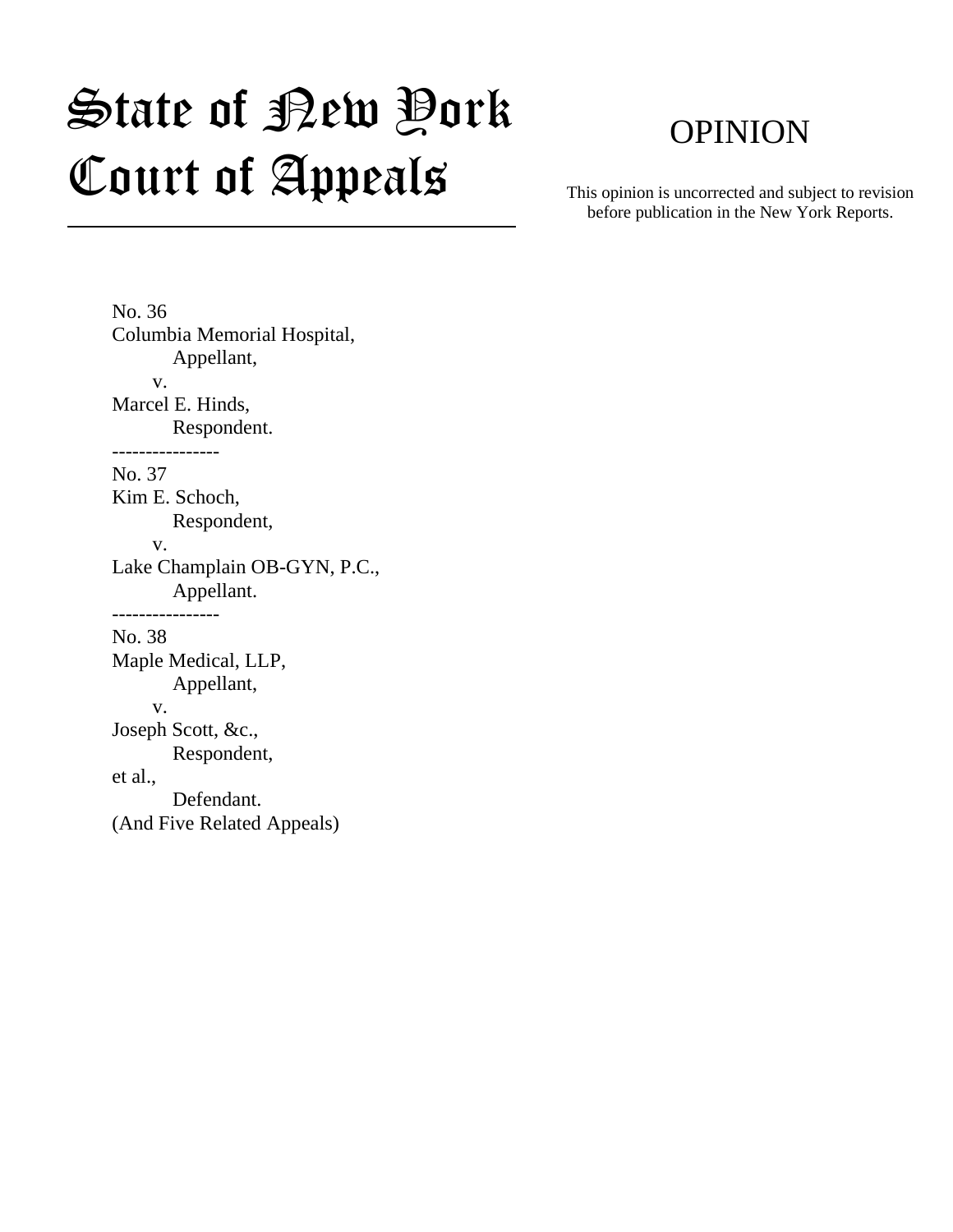Case No. 36:

Andrew L. Zwerling, for appellant.

Seth A. Nadel, for respondent.

James D. Sullivan et al.; Wyckoff Heights Medical Center; Brooklyn Hospital Center et al.; Regional Medical Practice, P.C. et al., amici curiae.

Case No. 37:

James R. Peluso, for appellant.

Justin A. Heller, for respondent.

James D. Sullivan et al.; Wyckoff Heights Medical Center; Brooklyn Hospital Center et al.; Regional Medical Practice, P.C. et al., amici curiae.

Case Nos. 38-43:

Carl L. Finger, for appellant.

Justin A. Heller, for respondent.

James D. Sullivan et al.; Wyckoff Heights Medical Center; Brooklyn Hospital Center et al.; Regional Medical Practice, P.C. et al., amici curiae.

WILSON, J.:

Medical Liability Mutual Insurance Company (MLMIC), formerly a mutual insurance company, issued professional liability insurance policies to the eight medical professionals who are litigants in the eight cases before us on these appeals. The premiums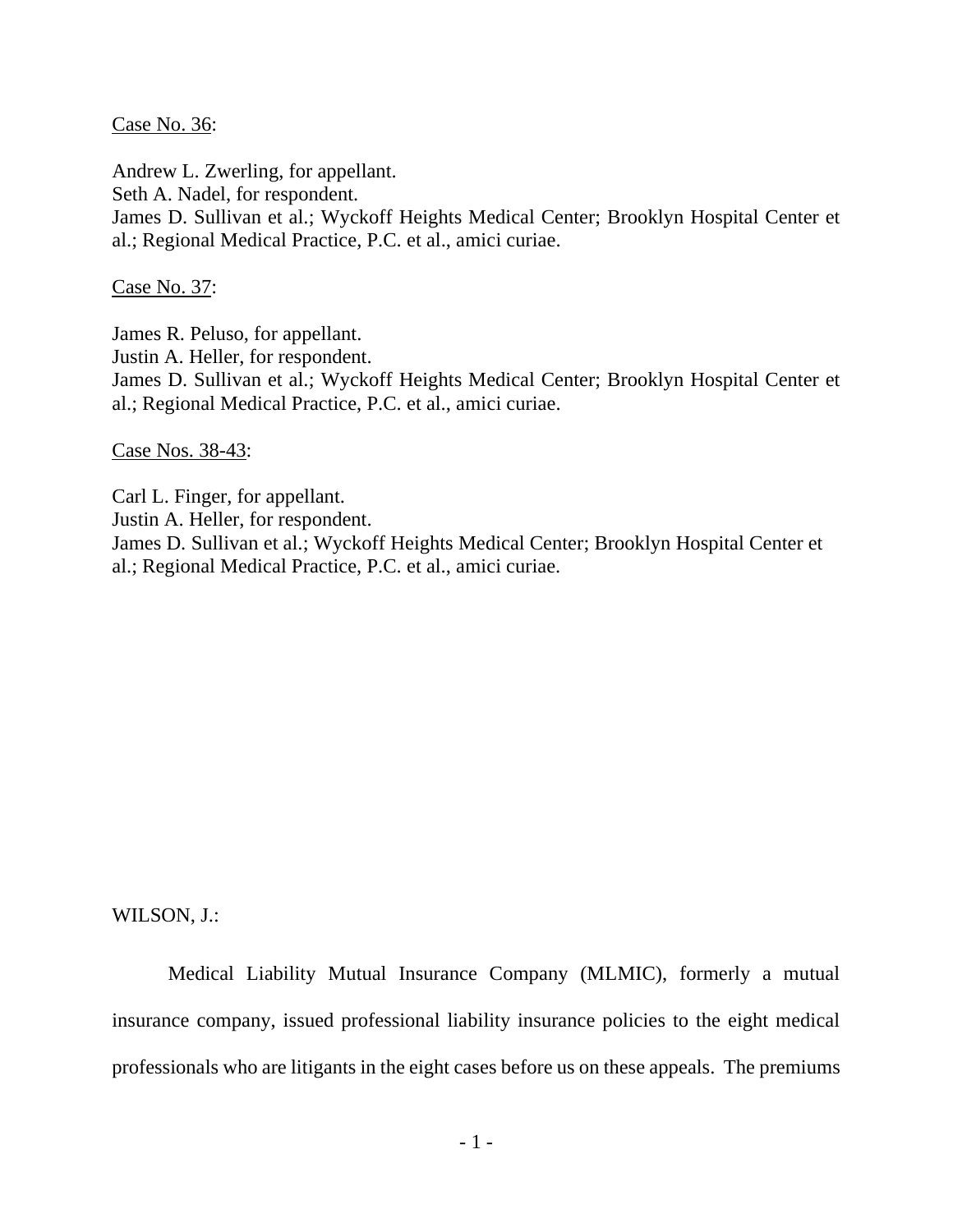for those policies were paid by their employers. In October 2018, MLMIC demutualized and was acquired by National Indemnity Company. Pursuant to its "Plan of Conversion" approved by the New York State Department of Financial Services—MLMIC sought to distribute \$2.502 billion in cash consideration to "Eligible Policyholders."

The question presented is as follows: when an employer pays premiums to a mutual insurance company to obtain a policy for its employee, and the insurance company demutualizes, who is entitled to the proceeds from demutualization: the employer or the employee? We answer that, absent contrary terms in the contract of employment, insurance policy, or separate agreement, the employee, who is the policyholder, is entitled to the proceeds.

#### I

### A

MLMIC was a mutual insurance company, which means that it was "organized, maintained and operated for the benefit of its members"—and "[e]very policyholder [was] a member of" MLMIC (Insurance Law § 1211 [a]). National Indemnity Company (NICO), a member of the Berkshire Hathaway Group, sought to buy MLMIC in exchange for \$2.502 billion in cash consideration. On June 15, 2018, MLMIC submitted a "Plan of Conversion" (Plan) to the New York State Department of Financial Services (DFS) seeking to convert from a mutual insurance company owned by its members to a stock insurance company.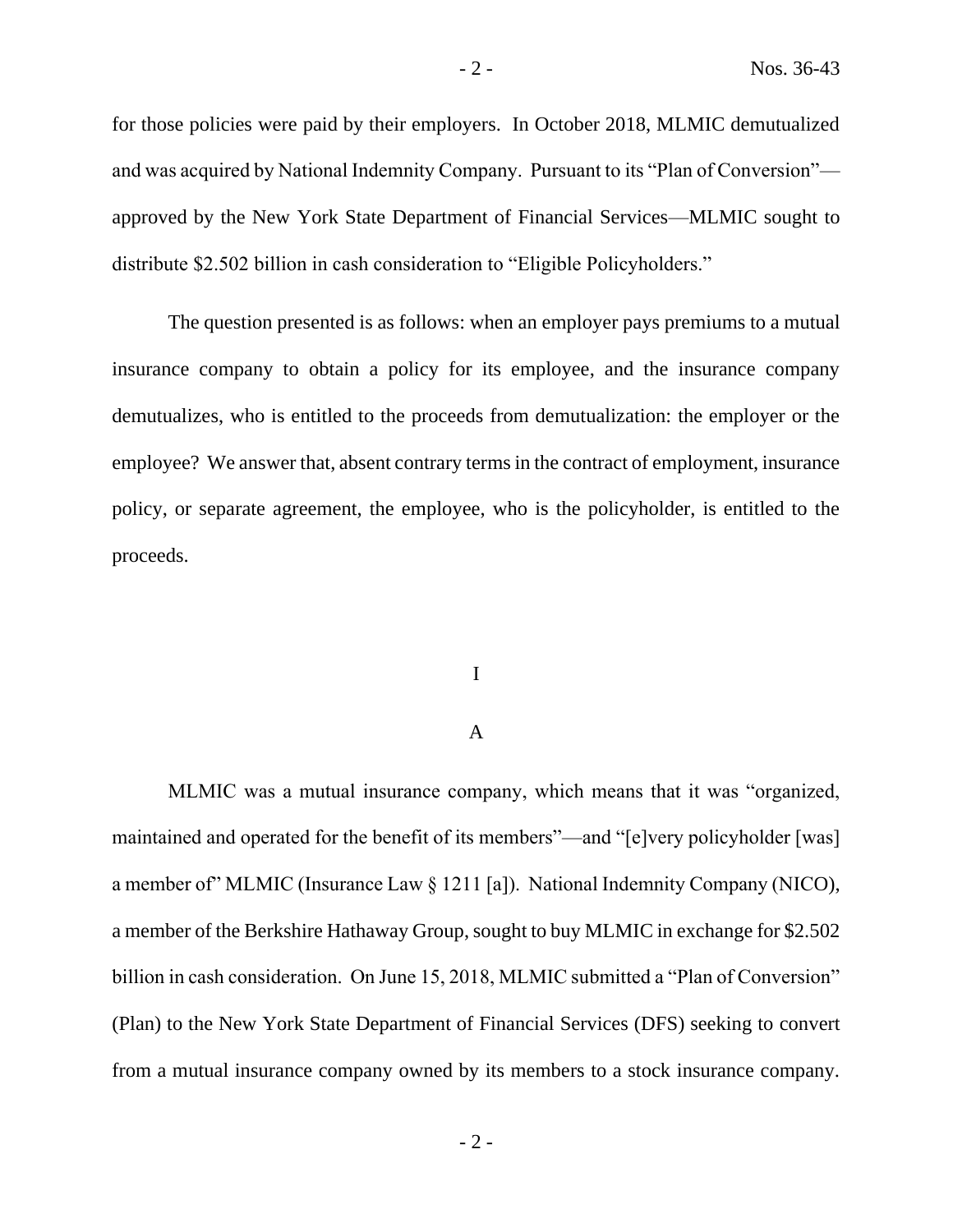According to the Plan, the cash consideration was to be distributed to "Eligible Policyholders," defined, consistent with the Insurance Law, as "each person who had a policy 'in effect' during the three-year period preceding the MLMIC Board's adoption of the resolution" to convert, which would result in MLMIC becoming a wholly owned subsidiary of NICO.

On September 6, 2018, DFS approved both MLMIC's demutualization and NICO's acquisition subject to approval by a policyholder vote. DFS noted that, at the public hearing, different medical employers "contend[ed] that the cash consideration should be paid to them in the circumstances where they paid the premiums on behalf of policyholders and/or acted as policy administrators." In particular, "[o]ne commenter referred to the provision of Insurance Law  $\S 7307$  (e) stating that [,] in calculating such person's equitable share[,] one must factor in the amount 'such policyholder has properly and timely paid to the insurer'" on the insurance policy and "suggested that this means that the person that paid the premium is automatically entitled to the proceeds of the sale." DFS rejected that interpretation because "the same provision refers to the 'policyholder,' which might or might not be the person who paid the premium." One week later, two-thirds of the policyholders approved the plan. On October 1, 2018, MLMIC and NICO closed both the demutualization and acquisition deal.

In the Plan approved by DFS, MLMIC established an objection and escrow procedure. According to the objection procedure, a "Designee"—defined to include "Policy Administrators . . . to the extent designated by Eligible Policyholders to receive

- 3 -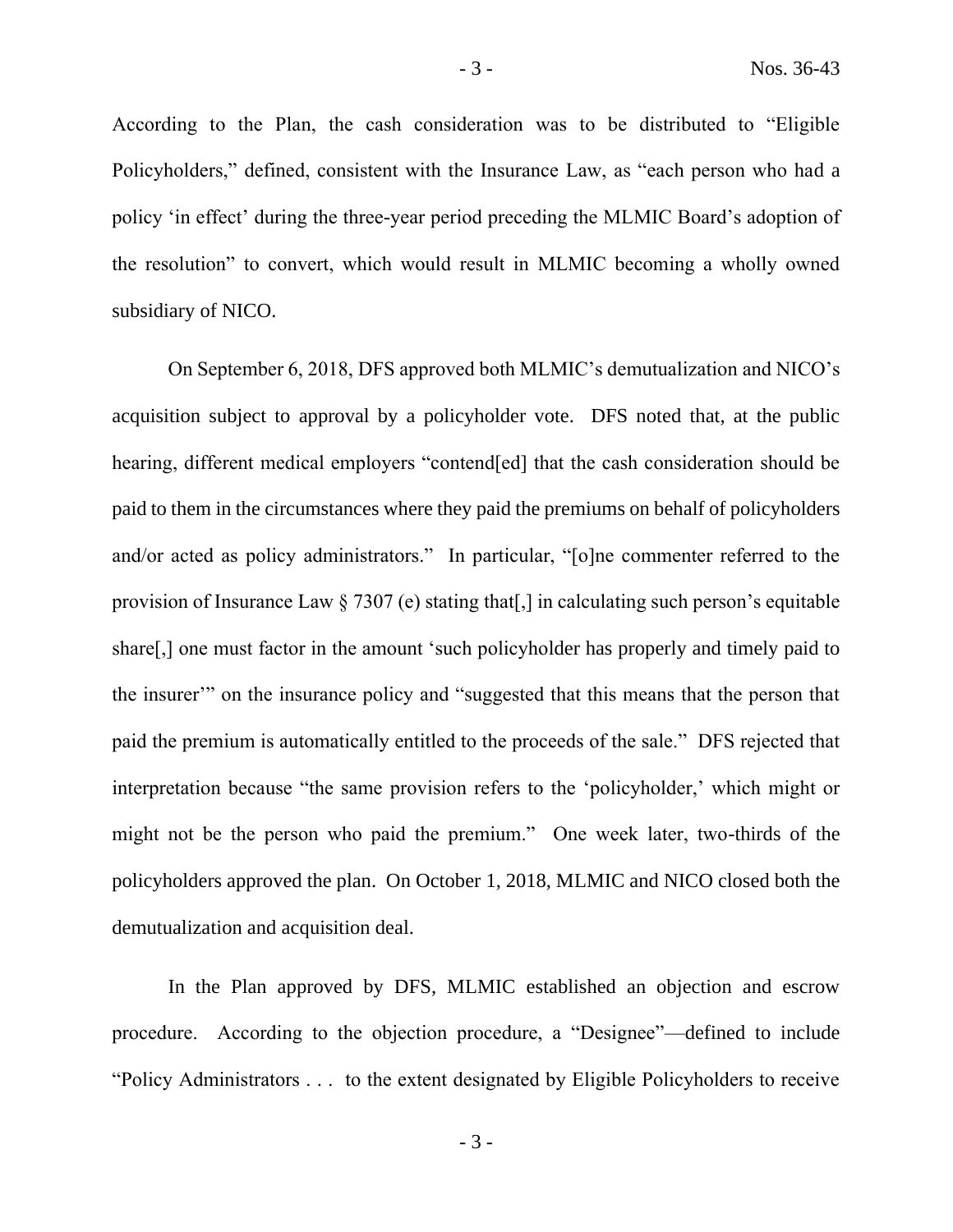the portion of Cash Consideration allocated to such Eligible Policyholders," with "Policy Administrator" defined as "a Person designated on the declarations page of the applicable Policy or otherwise as the administrator on behalf of the applicable Policyholder"— could object to the distribution of the cash consideration to the policyholder if it believed that it, rather than the policyholder, was entitled to receive the distribution. Upon a timely objection, the money would be placed in escrow pending the agreement of the parties or the outcome of an adversarial proceeding. On January 14, 2019, DFS issued an order related to cash consideration remaining in escrow, which provided that if MLMIC received timely notice that an employer and employee were in a dispute resolution process or litigation about the cash consideration, MLMIC would continue to hold the funds in escrow.

B

The eight cases before us on these appeals have slight differences but share the facts that are necessary for resolving the legal question before us. The facts of each case have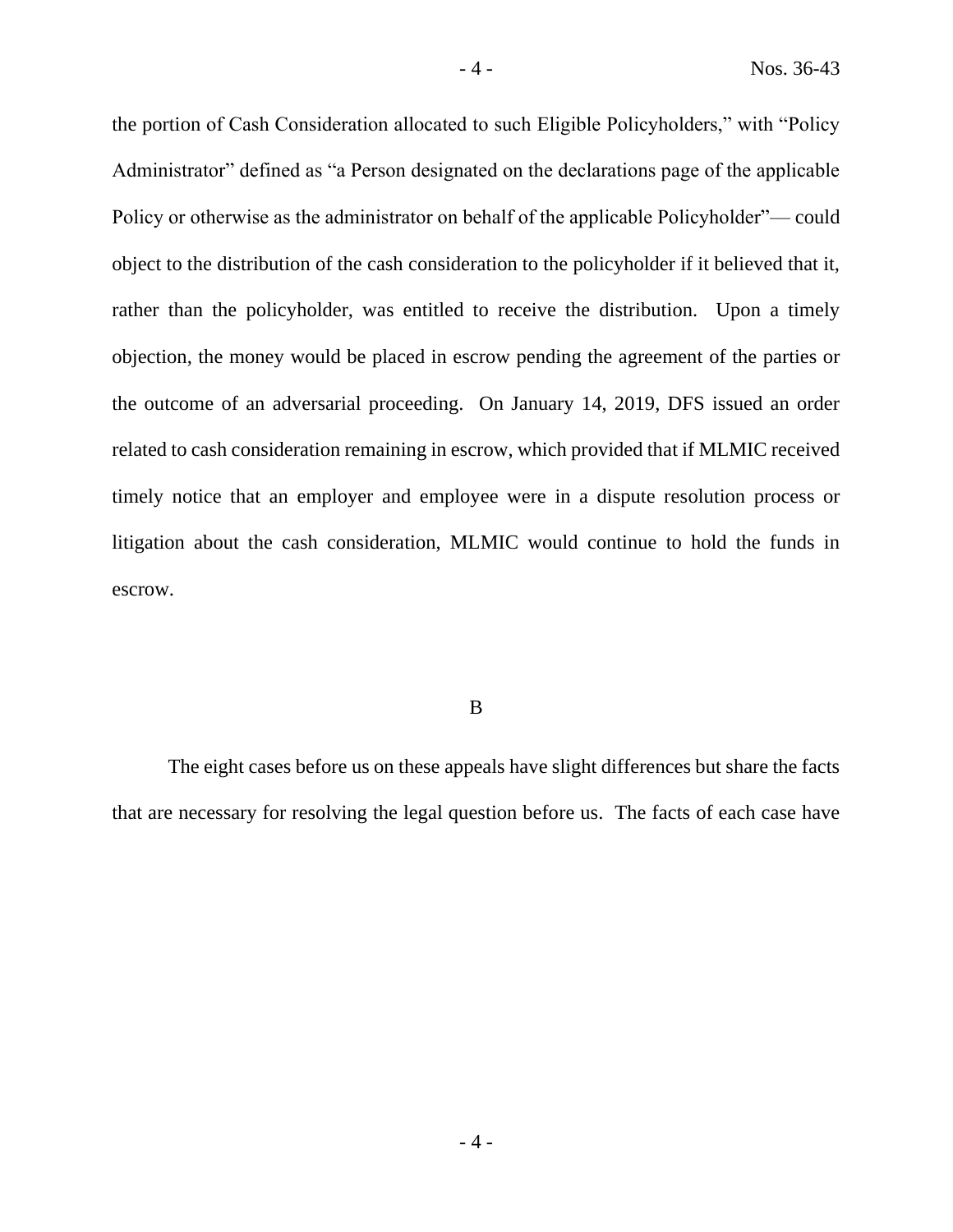been detailed extensively by Supreme Court<sup>1</sup> and the Appellate Division,<sup>2</sup> so we only summarize them here.

In each case, a medical professional/employee was the sole named policyholder of a professional liability insurance policy issued by MLMIC. In each case, the medical practice/employer had included the provision of such insurance coverage as a term of employment in each employee's employment agreement; had, in most of the cases, been designated by its employee as the policy administrator<sup>3</sup> and had handled the administrative logistics of the policy, including receiving dividends and paying policy premiums; and, after the demutualization, had asserted that it, and not its employee, was entitled to the cash consideration that MLMIC allocated to each medical professional/employee despite the absence of an assignment of the cash consideration to the employers.

<sup>1</sup> *Columbia Mem. Hosp. v Hinds*, 65 Misc 3d 1205(A), 2019 NY Slip Op 51508(U) (Sup Ct, Columbia County 2019); *Schoch v Lake Champlain Ob-Gyn, P.C.*, 64 Misc 3d 1215(A), 2019 NY Slip Op 51176(U) (Sup Ct, Saratoga County 2019); *Maple Med., LLP v Scott*, 64 Misc 3d 909, 2019 NY Slip Op 29210 (Sup Ct, Westchester County 2019); *Maple Med., LLP v Goldenberg*; 64 Misc 3d 1213(A), 2019 NY Slip Op 51128(U) (Sup Ct, Westchester County 2019); *Maple Med., LLP v Arevalo*, 64 Misc 3d 1213(A), 2019 NY Slip Op 51127(U) (Sup Ct, Westchester County 2019); *Maple Med., LLP v Sundaram*, 64 Misc 3d 1213(A), 2019 NY Slip Op 51130(U) (Sup Ct, Westchester County 2019); *Maple Med., LLP v Mutic*, 64 Misc 3d 1213(A), 2019 NY Slip Op 51129(U) (Sup Ct, Westchester County 2019); *Maple Med., LLP v Youkeles*, 64 Misc 3d 1213(A), 2019 NY Slip Op 51131(U) (Sup Ct, Westchester County 2019).

<sup>2</sup> *Columbia Mem. Hosp. v Hinds*, 188 AD3d 1337 (3d Dept 2020); *Schoch v Lake Champlain Ob-Gyn, P.C.*, 184 AD3d 338, 345 (3d Dept 2020); *Maple Med., LLP v Scott*, 191 AD3d 81 (2d Dept 2020); *Maple Med., LLP v Goldenberg*, 189 AD3d 1018 (2d Dept 2020); *Maple Med., LLP v Arevalo*, 189 AD3d 1017 (2d Dept 2020); *Maple Med., LLP v Sundaram*, 189 AD3d 1019 (2d Dept 2020); *Maple Med., LLP v Mutic*, 189 AD3d 1019 (2d Dept 2020); *Maple Med., LLP v Youkeles*, 189 AD3d 1020 (2d Dept 2020).

<sup>3</sup> Mutic and Youkeles did not (*Scott*, 191 AD3d at 84).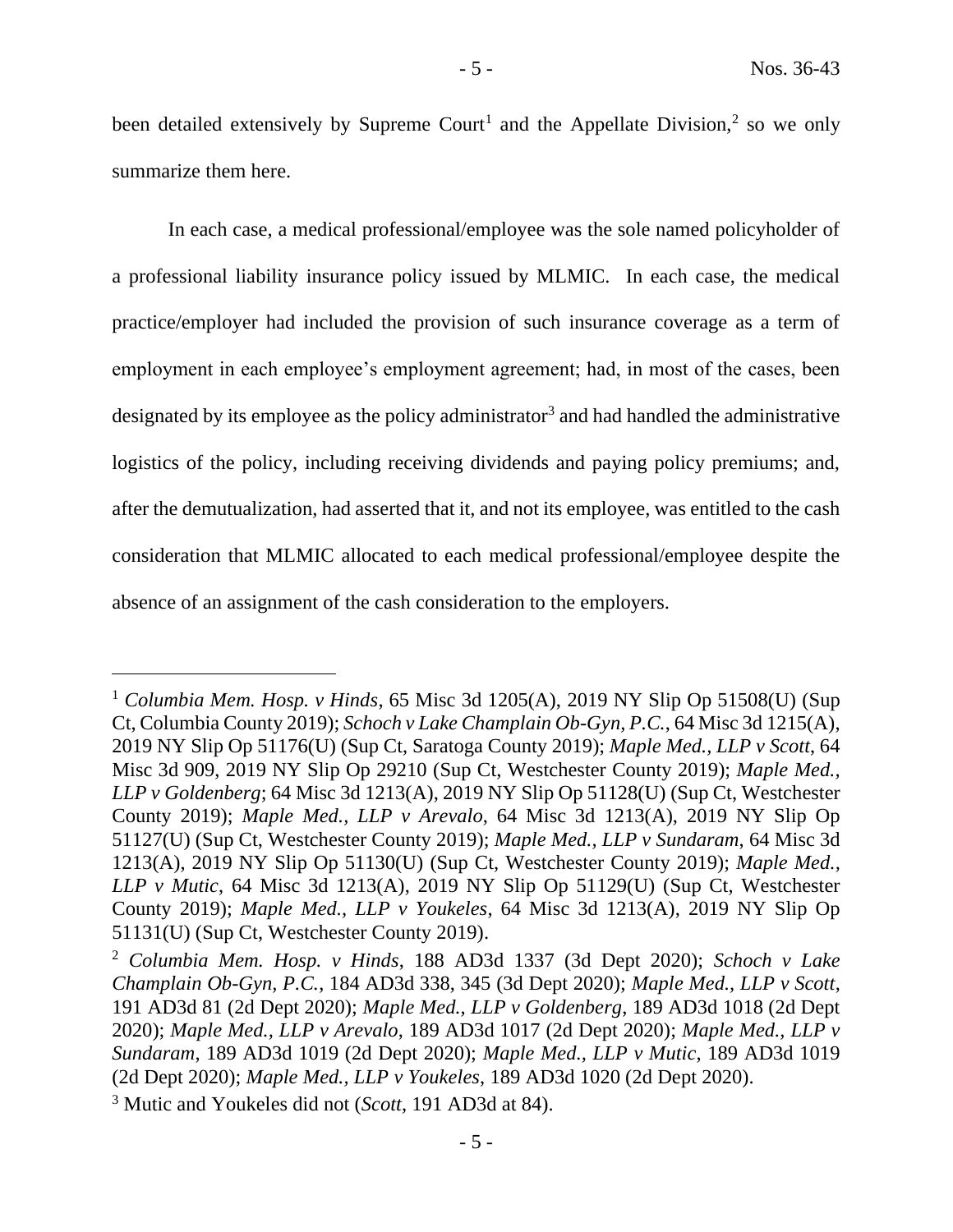Supreme Court found that Marcel Hinds, employed as an OB/GYN physician by Columbia Memorial Hospital, was entitled to the cash consideration and granted Dr. Hinds's motion to dismiss the hospital's action against him seeking to establish its entitlement to the funds (2019 NY Slip Op 51508[U] [Sup Ct 2019]). Central to the court's analysis was that Insurance Law § 7307 "repeatedly refers to those eligible for cash consideration as the 'policyholder,'" that Dr. Hinds was "clearly the policyholder" while Columbia was the policy administrator, and that Dr. Hinds had not signed any agreement assigning his portion of the cash consideration to Columbia (*id*. at \*2-3).

Unlike Columbia Memorial Hospital, the other two medical practices/employers— Lake Champlain OB-GYN, P.C., and Maple Medical, LLP—prevailed before Supreme Court. Supreme Court denied Ms. Schoch's motion for summary judgment in her action seeking a declaration that she was solely entitled to the cash consideration and granted Lake Champlain's cross-motion for summary judgment (64 Misc 3d 1215(A) [Sup Ct 2019]). The court relied exclusively on a First Department case, *Matter of Schaffer, Schonholz & Drossman, LLP v Title* (171 AD3d 465 [1st Dept 2019]), which held that an employer that paid the insurance policy premiums, rather than the employee who was the named policyholder, was entitled to the cash consideration resulting from MLMIC's demutualization on a theory of unjust enrichment.<sup>4</sup> Similarly, Supreme Court granted

<sup>4</sup> *Schaffer* was an expedited proceeding submitted directly to the First Department as a court of first impression on stipulated facts pursuant to CPLR 3222. The parties did not brief or argue the applicable legal framework discussed in this opinion before the First Department.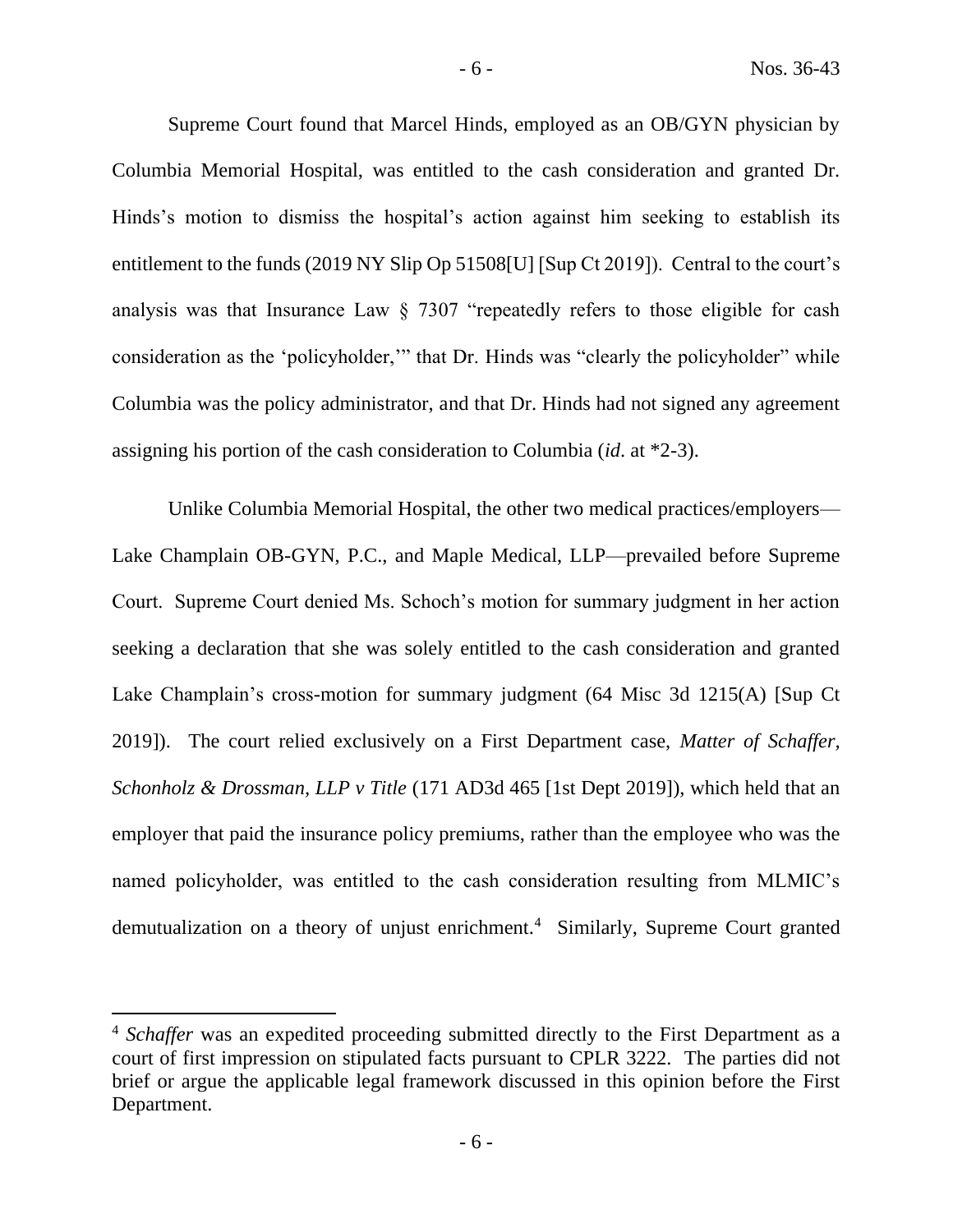summary judgment to Maple Medical in its actions against six medical professionals/employees, holding that it was entitled to the MLMIC consideration, on the ground that *Schaffer* was "dispositive of the issues raised in this matter" and that the court was bound to follow it under the doctrine of stare decisis (64 Misc 3d 909, 911 [Sup Ct 2019]).

Before the Appellate Division, however, all the medical professionals/employees prevailed. In *Columbia Memorial Hospital v Hinds*, the Appellate Division affirmed Supreme Court's order granting Dr. Hinds's motion to dismiss (188 AD3d 1337 [3d Dept 2020]). Citing Insurance Law § 7307, the Court held that "entitlement to the MLMIC funds is not contingent on who paid the premiums for the subject policy. Rather, the sole policyholder, here, [Dr. Hinds], is entitled to receive said funds unless he or she executed an assignment of such rights to third party" (*id.* at 1338).

In *Schoch v Lake Champlain Ob-Gyn, P.C.*, the Appellate Division reversed, granted Ms. Schoch's motion for summary judgment, and declared that she was entitled to the cash consideration, reasoning that because Ms. Schoch "was the named insured on the relevant MLMIC policy  $\ldots$  per [Insurance Law § 7307 (e) (3)] and the conversion plan's definitions, [Schoch] was entitled to the cash consideration" (184 AD3d 338, 342 [3d Dept 2020]). The Court also rejected Lake Champlain's unjust enrichment argument, holding that although "the demutualization proceeds were unexpected and will be a windfall to whichever party receives them," the "fact that one party will receive these benefits does not mean that such party has unjustly enriched itself at the other's expense" because "[n]o

- 7 -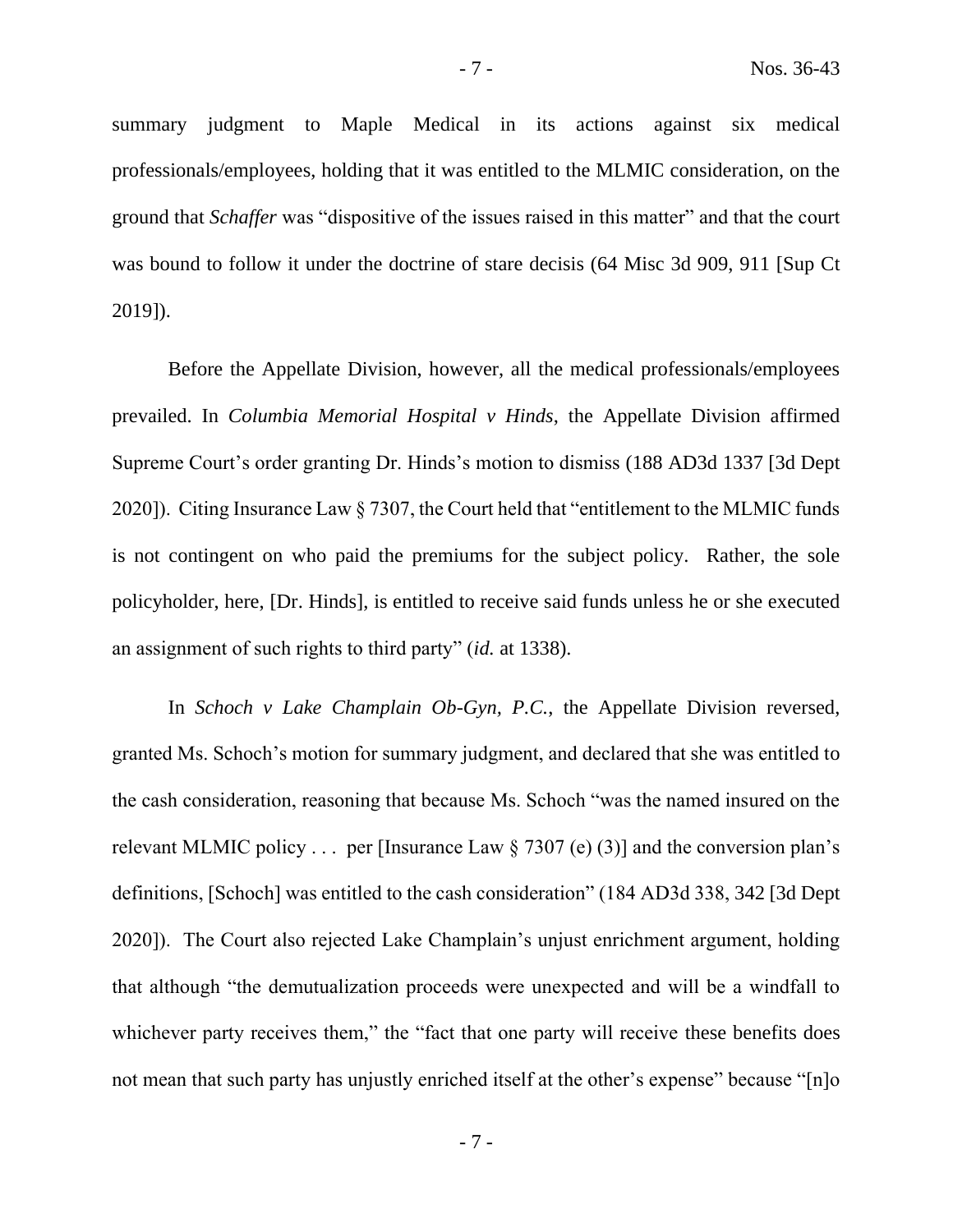factual mistake exists," "both parties benefitted from [Lake Champlain's] fulfillment of its contractual obligations to provide malpractice insurance and pay for the premiums," "[n]either party changed its position based on demutualization," and Ms. Schoch's "conduct was neither tortious nor fraudulent" (*id*. at 346).

In the *Maple Medical* actions, the Appellate Division held that the physicians/employees were entitled to the MLMIC consideration based on "[t]he plain language of Insurance Law § 7307, the plan of conversion, and the DFS decision" (*Maple Med., LLP v Scott,* 191 AD3d 81, 92 [2d Dept 2020]; *see also Goldenberg*, 189 AD3d 1018; *Arevalo*, 189 AD3d 1017; *Sundaram*, 189 AD3d 1019; *Mutic*, 189 AD3d 1019; *Youkeles*, 189 AD3d 1020). The Court also rejected Maple Medical's unjust enrichment claims, reasoning that "[t]he payment of the medical malpractice insurance premiums was not a gratuitous act; it was part of the bargained-for consideration for the employment services that the physicians provided to the medical group" (*Scott*, 191 AD3d at 103-104).

We granted leave in *Columbia Memorial Hospital v Hinds* (36 NY3d 904 [2021]) and *Schoch v Lake-Champlain Ob-Gyn, P.C.* (35 NY3d 918 [2020]). In the *Maple Medical*  actions, the Appellate Division granted Maple Medical leave to appeal to our Court and certified a question as to whether the order was properly made (*Scott,* 2021 NY Slip Op 62415[U] [2d Dept 2021]; *Goldenberg*, 2021 NY Slip Op 62413[U] [2d Dept 2021]; *Arevalo*, 2021 NY Slip Op 62412[U] [2d Dept 2021]; *Sundaram*, 2021 NY Slip Op 62416[U] [2d Dept 2021]; *Mutic*, 2021 NY Slip Op 62414[U] [2d Dept 2021]; *Youkeles*, 2021 NY Slip Op 62417[U] [2d Dept 2021]).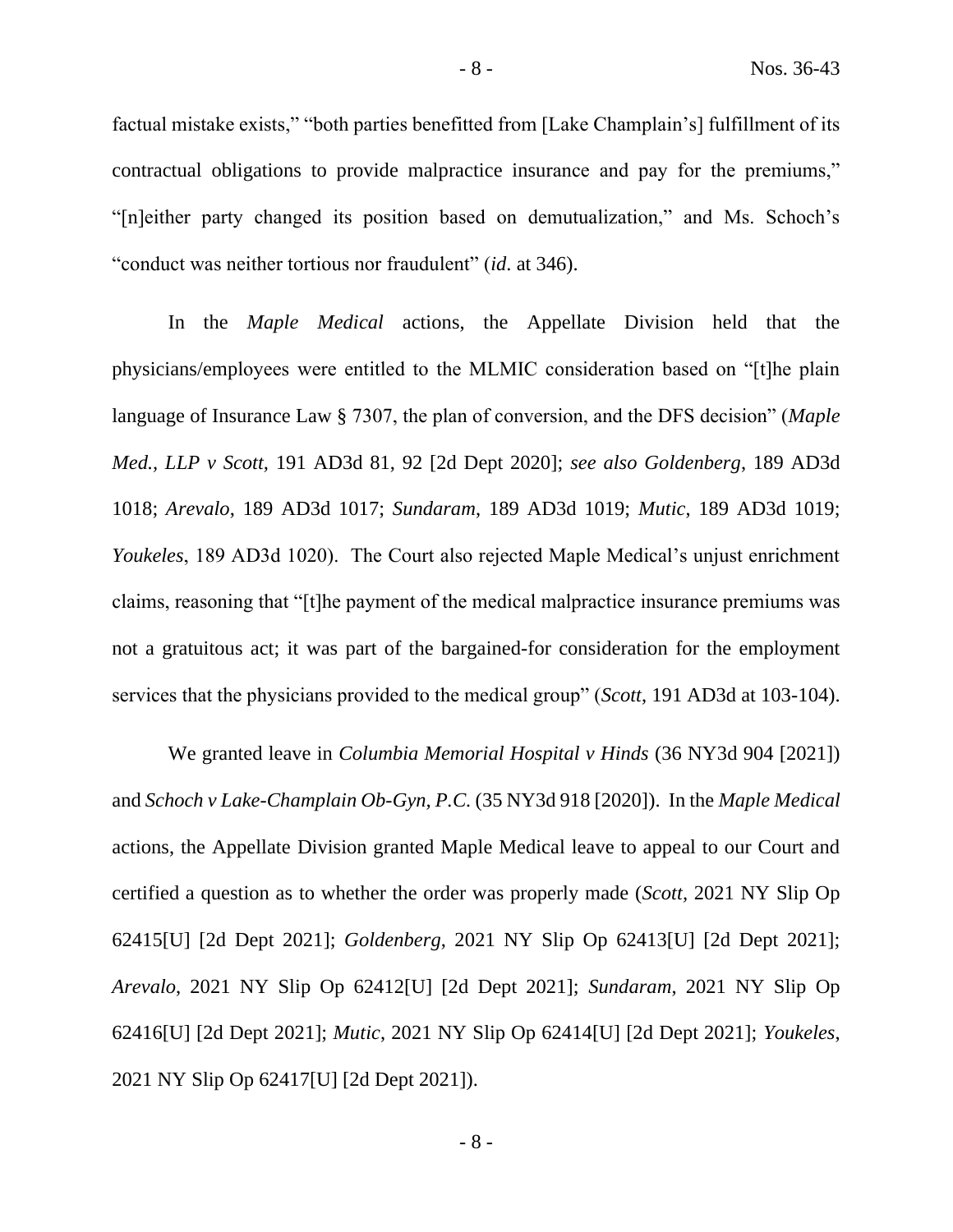II

We begin and end our analysis of the medical practices/employers' claim to legal entitlement to receive the demutualization proceeds with the text of New York's Insurance Law. "When presented with a question of statutory interpretation, a court's primary consideration is to ascertain and give effect to the intention of the Legislature" (*Nadkos, Inc. v. Preferred Contrs. Ins. Co. Risk Retention Group LLC*, 34 NY3d 1, 7 [2019] [internal quotation marks omitted], quoting *Matter of Lemma v Nassau County Police Officer Indem. Bd.*, 31 NY3d 523, 528 [2018]). "We have long held that 'the statutory text is the clearest indicator of legislative intent' and that a court "should construe unambiguous language to give effect to its plain meaning'" (*id.* [alteration omitted], quoting *Matter of DaimlerChrysler Corp. v Spitzer*, 7 NY3d 653, 660 [2006]). It is also our well-settled practice that "statutory language should be harmonized, giving effect to each component and avoiding a construction that treats a word or phrase as superfluous" (*Lemma*, 31 NY3d at 528).

MLMIC's conversion from a mutual insurance company to a stock insurance company is governed by Insurance Law § 7307 (e) (3). Section 7307 (e) (3) provides that when an insurance company demutualizes, it must create a conversion "plan" and contains several requirements for that plan, including:

> "The plan shall include . . . [t]he manner and basis of *exchanging the equitable share of each eligible mutual policyholder for securities or other consideration*, or both, of the stock corporation into which the mutual insurer is to be converted and the disposition of any unclaimed shares. The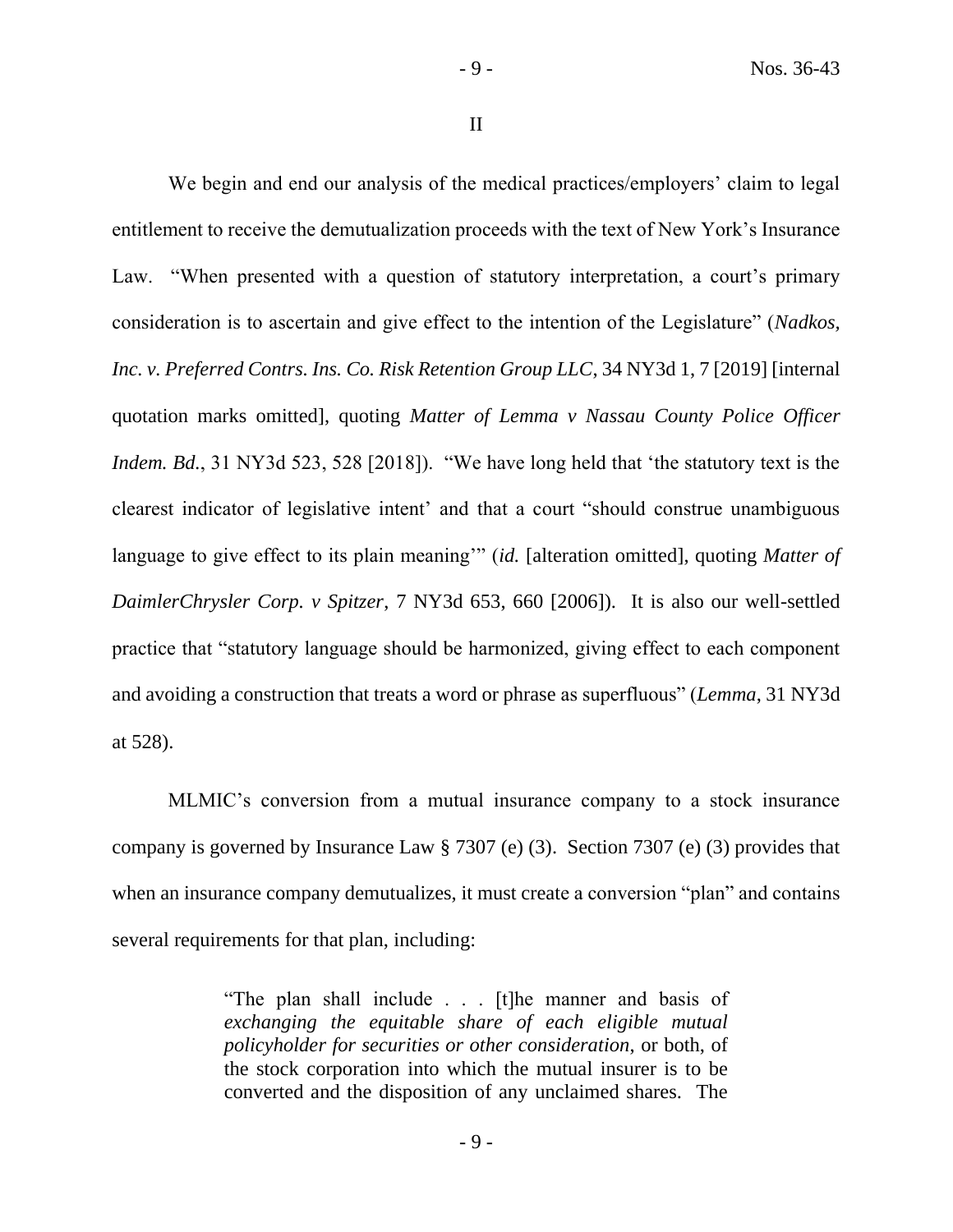plan shall also provide that *each person who had a policy of insurance in effect at any time during the three year period* immediately preceding the date of adoption of the resolution described in subsection (b) hereof *shall be entitled to receive in exchange for such equitable share*, without additional payment, *consideration* payable in voting common shares of the insurer or other consideration, or both" (Insurance Law § 7307 [e] [3] [emphasis added]).

Thus, by statute, when an insurance company demutualizes, it must exchange the equitable

share of "each eligible mutual policyholder" for, as relevant here, consideration. That

makes sense given the nature of the corporate structure of a mutual insurance company—

it is owned by its policyholders and operated for their benefit:

"Every domestic mutual insurance corporation shall be organized, maintained and operated for the benefit of its members as a non-stock corporation. *Every policyholder shall be a member of such corporation* and shall, except as provided in subsection (d) hereof, be entitled to vote at any regular or special meeting of such corporation, to notice thereof pursuant to the by-laws and to share equitably in dividends declared by the board of directors" (Insurance Law  $\S$  1211 [a] [emphasis added $]$ ).<sup>5</sup>

Insurance Law § 7307 delineates other rights exclusively held by policyholders

pursuant to a demutualization. Section (f) provides that the mutual insurer must give

prompt notice to policyholders about the demutualization plan:

"Prompt notice shall be given by the mutual insurer to all persons who become policyholders or holders of section 1307 agreements on or after the date of the adoption of the resolution described in subsection (b) hereof, of the pendency of a

<sup>5</sup> *See also* Edward X. Clinton, *The Rights of Policyholders in an Insurance Demutualization*, 41 Drake L Rev 657, 662 (1992) ("Cases and statutes have clearly established that the mutual policyholders are the owners of the company").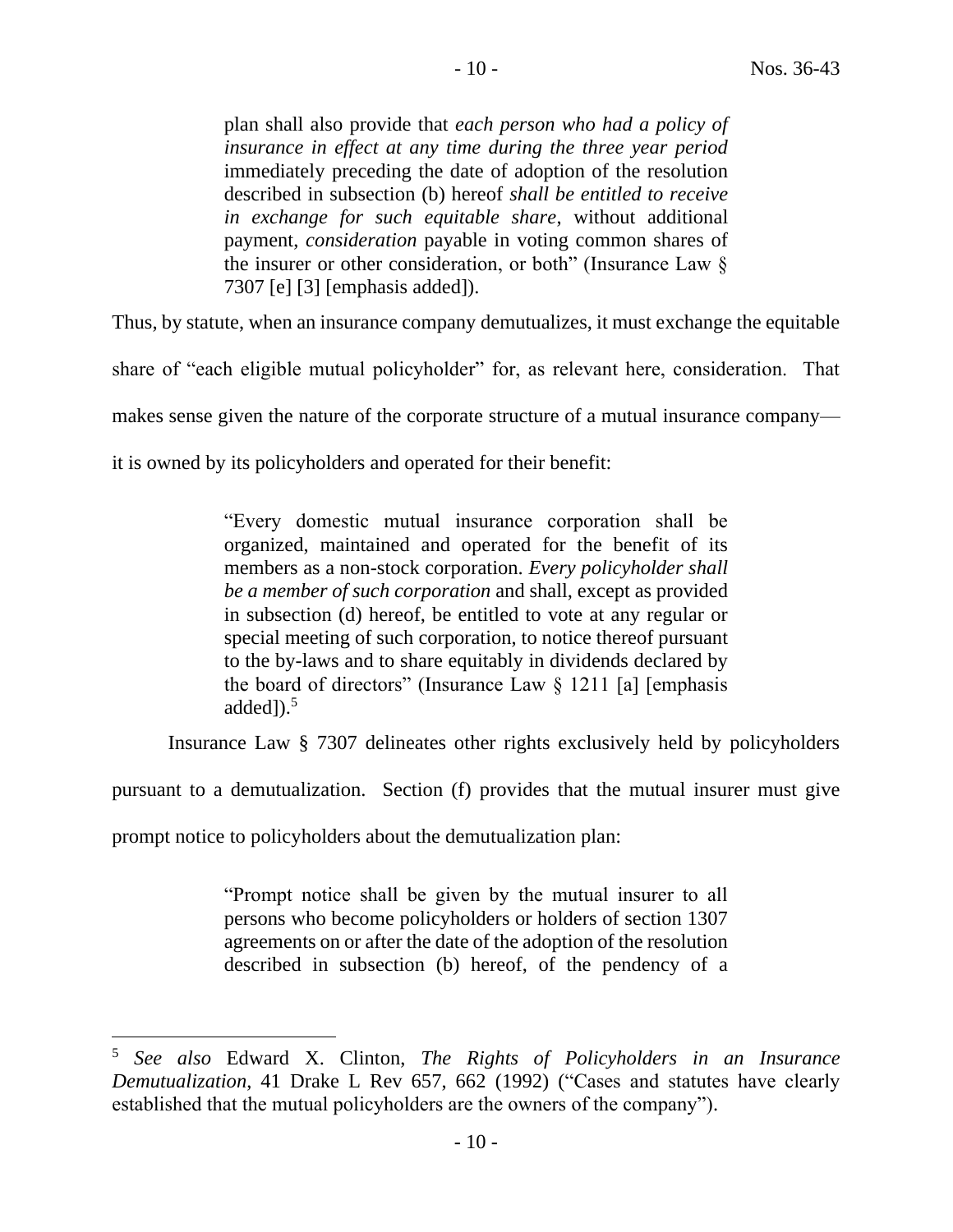proposed conversion and of the effect thereof on them" (Insurance Law § 7307 [f]).

Section (j) provides that the demutualization plan will be adopted only if two-thirds of voting policyholders approve it:

> "Each such policyholder eligible to vote pursuant to subsection (i) hereof shall be entitled to such number of votes as may be provided for in the by-laws of the mutual insurer" (*id*. § 7307  $[i]$ ).

Thus, the Insurance Law mandates that policyholders be informed about and vote on the fairness of demutualization consideration, requirements that are in harmony with the Insurance Law's mandate that the same policyholder is entitled to receive the consideration.

Insurance Law § 7307 is dispositive of the legal question in these appeals: it provides that the "policyholder" is entitled to cash consideration when a mutual insurance company demutualizes (Insurance Law § 7307 [e] [3]). Here, it is undisputed that each medical professional/employee was the sole named policyholder of a professional liability insurance policy issued by MLMIC. Further, no contract of employment, insurance policy language, or separate agreement in any of the eight cases purported to assign the employee/policyholder's rights in the demutualization consideration to anyone. Thus, the medical professionals/employees—Dr. Hinds, Ms. Schoch, Dr. Scott, Dr. Goldenberg, Dr. Arevalo, Dr. Sundaram, Dr. Mutic, and Dr. Youkeles—are legally entitled to the cash consideration.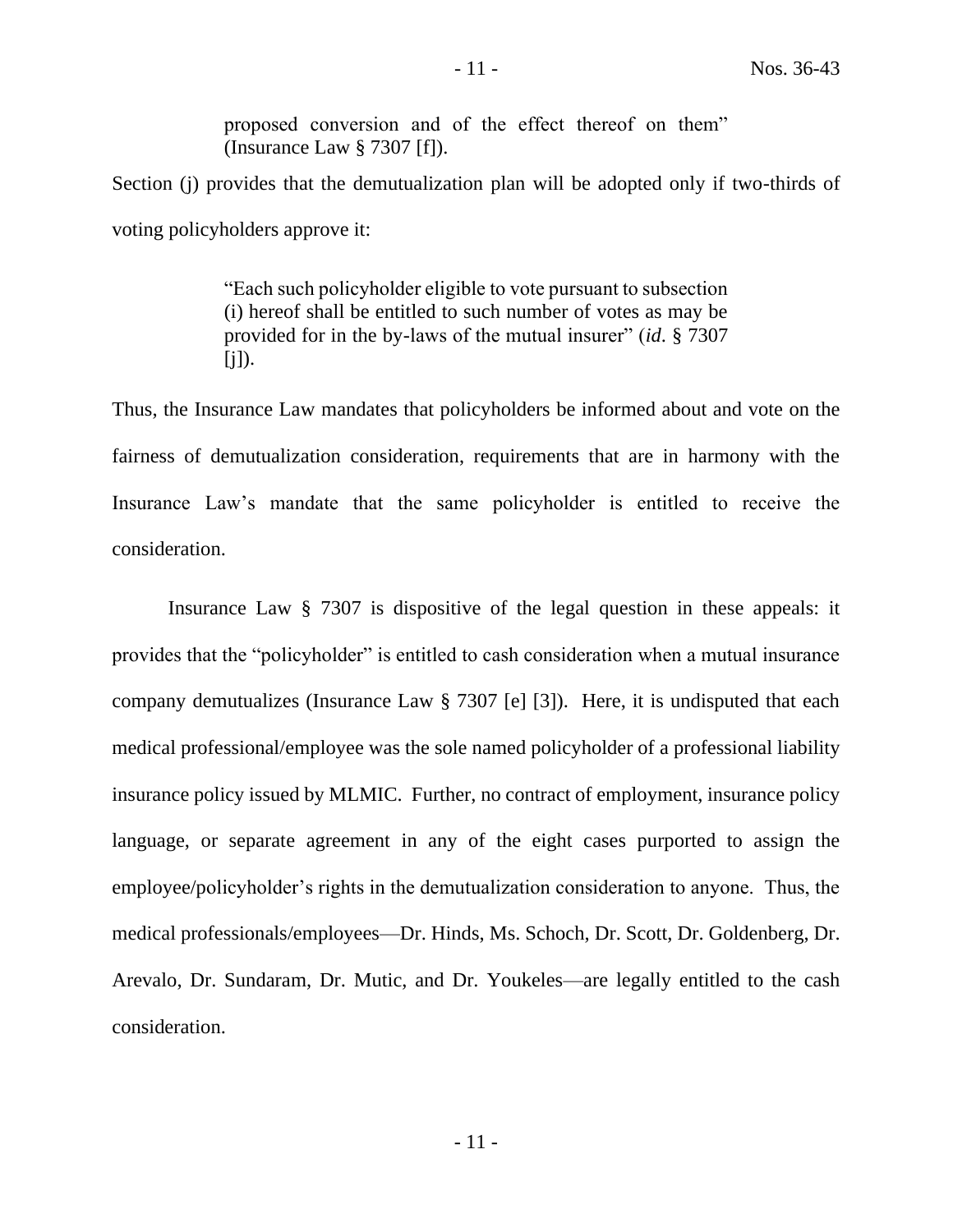The medical practices/employers argue that because they paid the policy premiums, they are entitled to the cash consideration, asserting that they are the "de facto" owners of the policies because they chose the policies, paid the premiums, and handled the necessary administrative tasks. That argument is not persuasive. The premiums paid for the cost of insurance coverage, not for an ownership interest in MLMIC. A policyholder's ownership interest in a mutual insurance company is "an incident of the structure of mutual insurance policies" (*Dorrance v United States*, 809 F3d 479, 485 [9th Cir 2015]; Insurance Law § 1211 [a]), not something purchased through the payment of premiums.

Further, that the employers purchased, negotiated, or selected policies does not make them policyholders or members. A policyholder's designation of her or his employer as a policy administrator does not convert the employer into a policyholder or member; it merely authorizes the employer to undertake various tasks on behalf of the employee policyholder. Indeed, that some of the employees/policyholders explicitly delegated to their employers the right to receive dividends on their behalf pursuant to the MLMIC policies cuts against the employers' claim to the demutualization consideration given that, in all eight cases, the employees/policyholders refused to assign such rights to demutualization consideration to their employers, despite several of the employers repeatedly seeking such assignment.

The medical practices/employers also argue that because the employees themselves paid no premiums, their allocable shares, pursuant to Insurance Law § 7307 (e) (3), must be nothing—an absurd result they urge us to avoid. That argument is based on the portion

- 12 -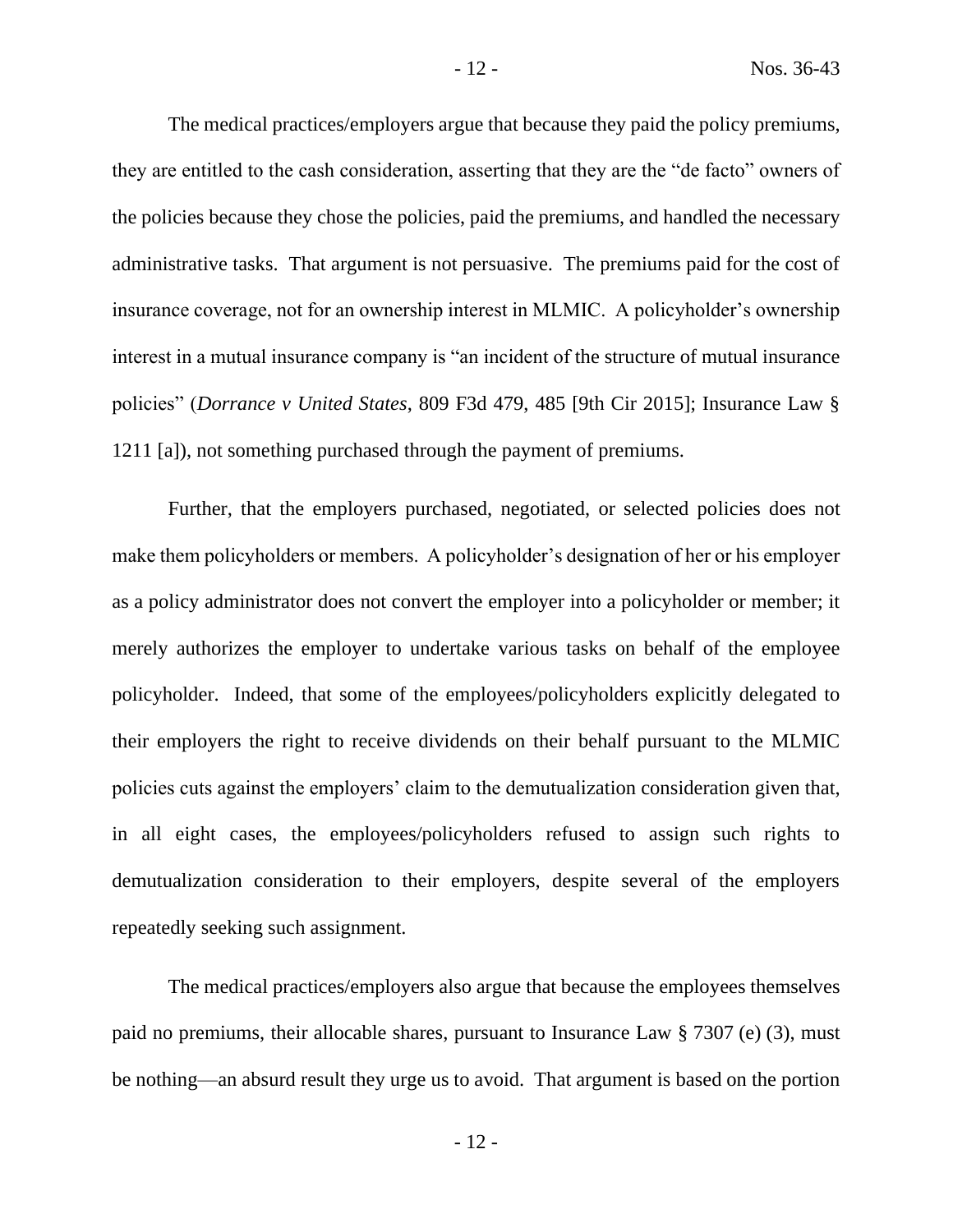"The equitable share of the policyholder in the mutual insurer *shall be determined by the ratio which the net premiums* (gross premiums less return premiums and dividend paid) *such policyholder has properly and timely paid to the insurer* on insurance policies in effect during the three years immediately preceding the adoption of the resolution by the board of directors under subsection (b) hereof bears to the total net premiums received by the mutual insurer from such eligible policyholders" (Insurance Law § 7307 [e] [3]).

Based on this statutory language, the employers argue that because the "net premiums" their employees themselves "properly and timely paid to the insurer" is zero, the employees' allocable share must also then be zero. The employers contend this language reflects a legislative intent to award the consideration to whomever actually paid the premiums.

We reject that argument. As the Appellate Division correctly noted, the provision of section 7307 (e) (3) on which the medical practices/employers rely merely addresses the method by which the amount of consideration is to be allocated among the members who own the mutual insurance company—the policyholders—not to whom it is payable, which the same subsection, in the immediately preceding sentence, clearly describes as "each person who had a policy of insurance in effect" (*see Schoch*, 184 AD3d 342; *Scott*, 191 AD3d at 96-97). Moreover, the employers paid the premiums on behalf of the employees and, thus, such payments are ultimately attributable to the employee for purposes of Insurance Law § 7307. Thus, in each case, the Appellate Division properly rejected the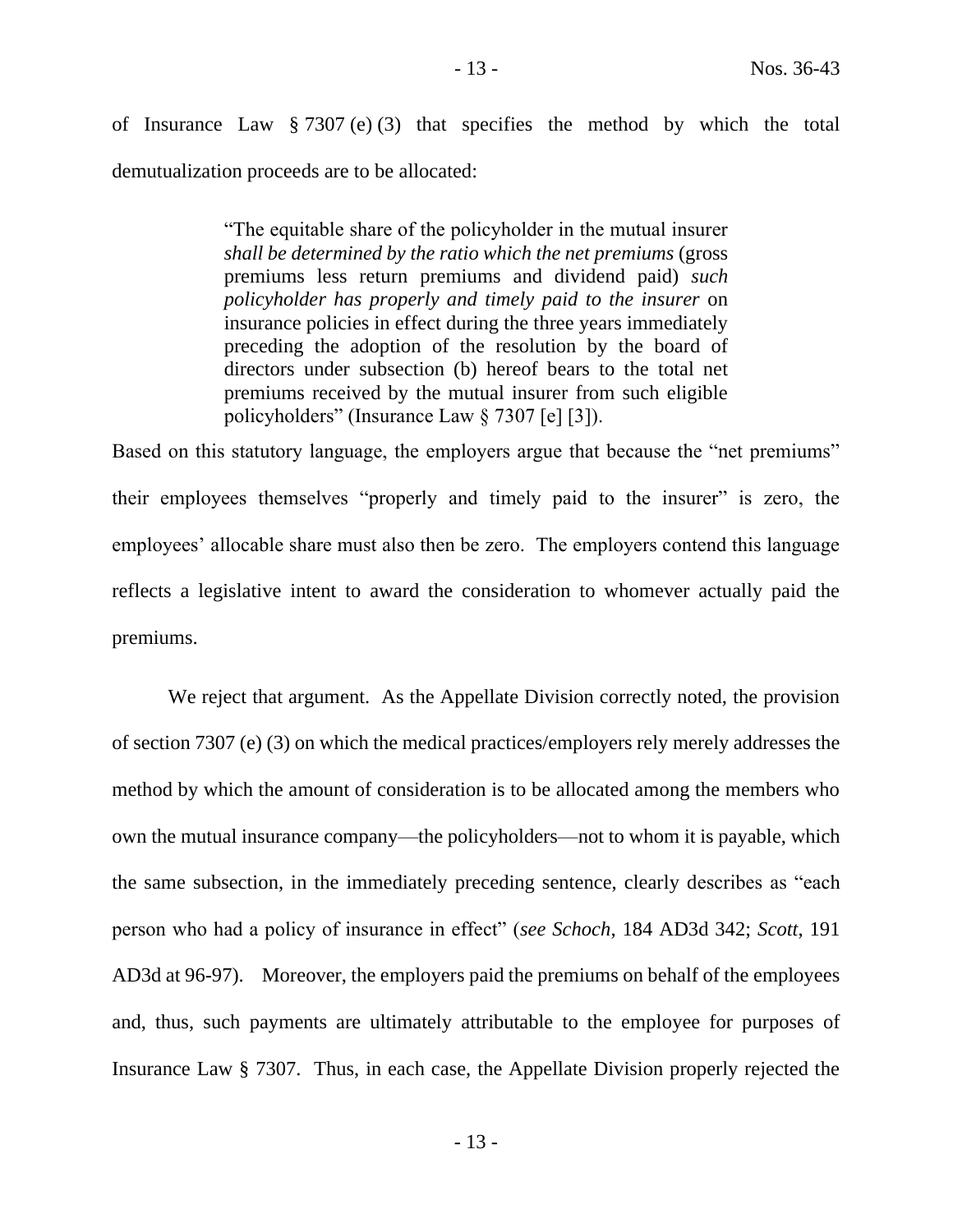employers' claims that they were legally entitled to the cash consideration under Insurance Law § 7307.

#### III

The medical practices/employers argue that, regardless of their legal entitlement, they should nevertheless receive the cash consideration as a matter of equity because the medical professionals/employees would be unjustly enriched if they were entitled to the cash consideration. Their argument is meritless.

Unjust enrichment "lies as a quasi-contract claim" and contemplates "an obligation imposed by equity to prevent injustice, in the absence of an actual agreement between the parties" (*Georgia Malone & Co., Inc. v Rieder*, 19 NY3d 511, 516 [2012] [internal quotation marks and citation omitted]; *see IDT Corp. v Morgan Stanley Dean Witter & Co.*, 12 NY3d 132, 142 [2009]; *Goldman v Metropolitan Life Ins. Co.*, 5 NY3d 561, 572 [2005]). Unjust enrichment claims are rooted in "the equitable principle that a person shall not be allowed to enrich [themselves] unjustly at the expense of another" (*Miller v Schloss*, 218 NY 400, 407 [1916]), and "[t]he essential inquiry in any action for unjust enrichment . . . is whether it is against equity and good conscience to permit the defendant to retain what is sought to be recovered" (*Mandarin Trading Ltd. v Wildenstein*, 16 NY3d 173, 182 [2011], quoting *Paramount Film Distrib. Corp. v State of New York*, 30 NY2d 415, 421 [1972]). To recover under a theory of unjust enrichment, a litigant must show "that (1) the other party was enriched, (2) at that party's expense, and (3) that 'it is against equity and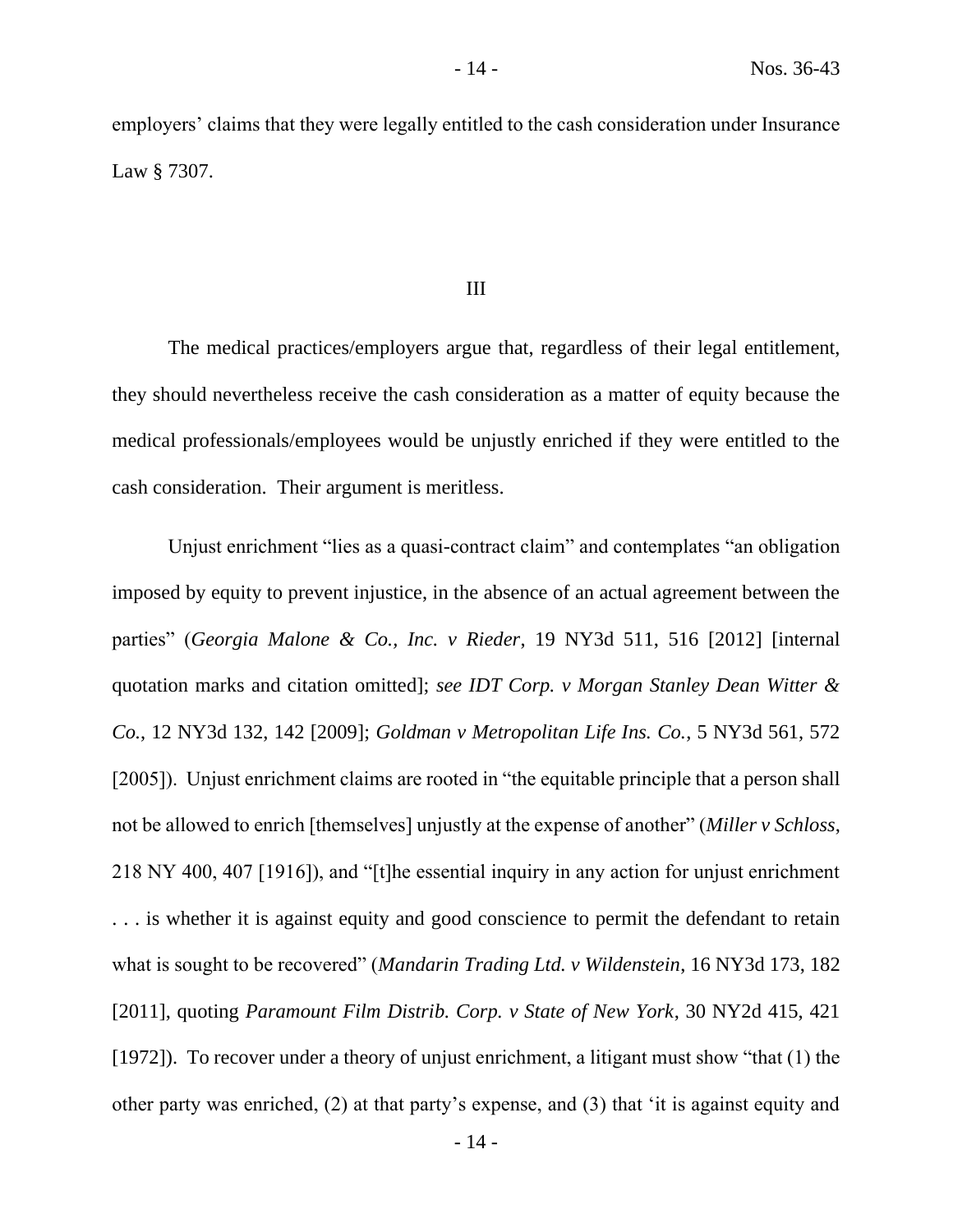good conscience to permit [the other party] to retain what is sought to be recovered'" (*Mandarin Trading Ltd. v Wildenstein*, 16 NY3d 173, 182 [2011], quoting *Citibank, N.A. v Walker*, 12 AD3d 480, 481 [2d Dept 2004]). An unjust enrichment claim "is undoubtedly equitable and depends upon broad considerations of equity and justice" and, to determine if it is against equity to permit a party to retain what is sought to be recovered, courts "look to see if a benefit has been conferred on the defendant under mistake of fact or law, if the benefit still remains with the defendant, if there has been otherwise a change of position by the defendant, and whether the defendant's conduct was tortious or fraudulent" (*Paramount Film Distrib. Corp.*, 30 NY2d at 421).

Here, the employers fail on every factor. Under the first factor, the employees are not unjustly "enriched" by receiving the cash consideration. Rather, the employees should receive the cash consideration because they have lost something valuable as a direct result of the demutualization: their ownership interests as members of MLMIC. The employers' argument rests on the unstated premise that an ownership interest in a mutual insurance company is worthless. But that premise is wrong. The Insurance Law's mandate that policyholders be compensated for their loss of membership interests demonstrates that the Legislature considered an ownership interest to have value, even if such value had not yet been monetized prior to the demutualization (*cf*. *Fisher v United States*, 82 Fed Cl 780, 797-798 [Fed Ct Cl 2008], *affd* 333 Fed Appx 572 [Fed Cir 2009]).

Under the second factor, the employees will not receive the cash consideration "at [their employers'] expense." Although the employers paid the policy premiums for each

- 15 -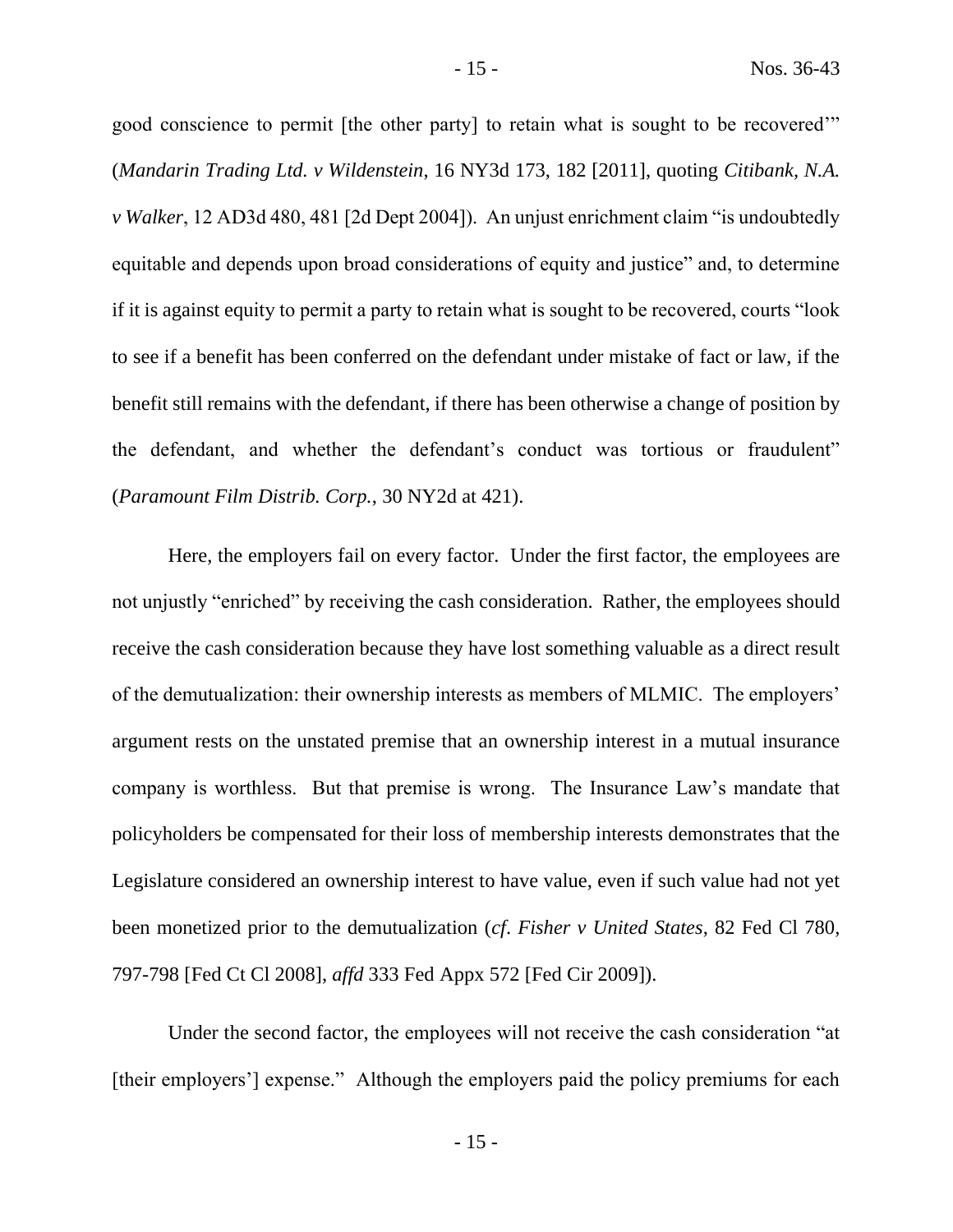of their employees, those premiums, as discussed earlier, paid for the cost of professional liability insurance coverage; the ownership interest the employees had in MLMIC was incident to the corporate structure of mutual insurance companies, wholly unrelated to the payment of premiums. Moreover, "[e]nrichment alone will not suffice to invoke the remedial powers of a court of equity. Critical is that under the circumstances and as between the two parties to the transaction the enrichment be unjust" (*McGrath v Hilding*, 41 NY2d 625, 629 [1977] [emphasis added]). Here, the employers did not pay the insurance premiums gratuitously; they paid the premiums on the employees' behalf because they were contractually obligated to do so by the employment agreements that they negotiated, and the employers received the full benefit of those agreements since they received the services of the employees and the residual benefits of their staff being insured.

Finally, under the third factor, for the reasons described above, there is nothing inequitable about complying with the clear statutory language establishing that policyholders are the members of mutual insurance companies, which are to operate for their benefit, and should receive consideration distributed in the event of demutualization. "Typical [unjust enrichment] cases are those in which the [enriched party], though guilty of no wrongdoing, has received money to which [the enriched party] is not entitled" (*Corsello v Verizon New York, Inc.*, 18 NY3d 777, 790 [2012] [emphasis added]; *see E.J. Brooks Co.*, 31 NY3d at 455). The "doctrine is a narrow one; it is 'not a catchall cause of action to be used when others fail'" (*E.J. Brooks Co.*, 31 NY3d at 455, quoting *Corsello*, 18 NY3d at 790). Here, the employees were entitled to the cash consideration under the